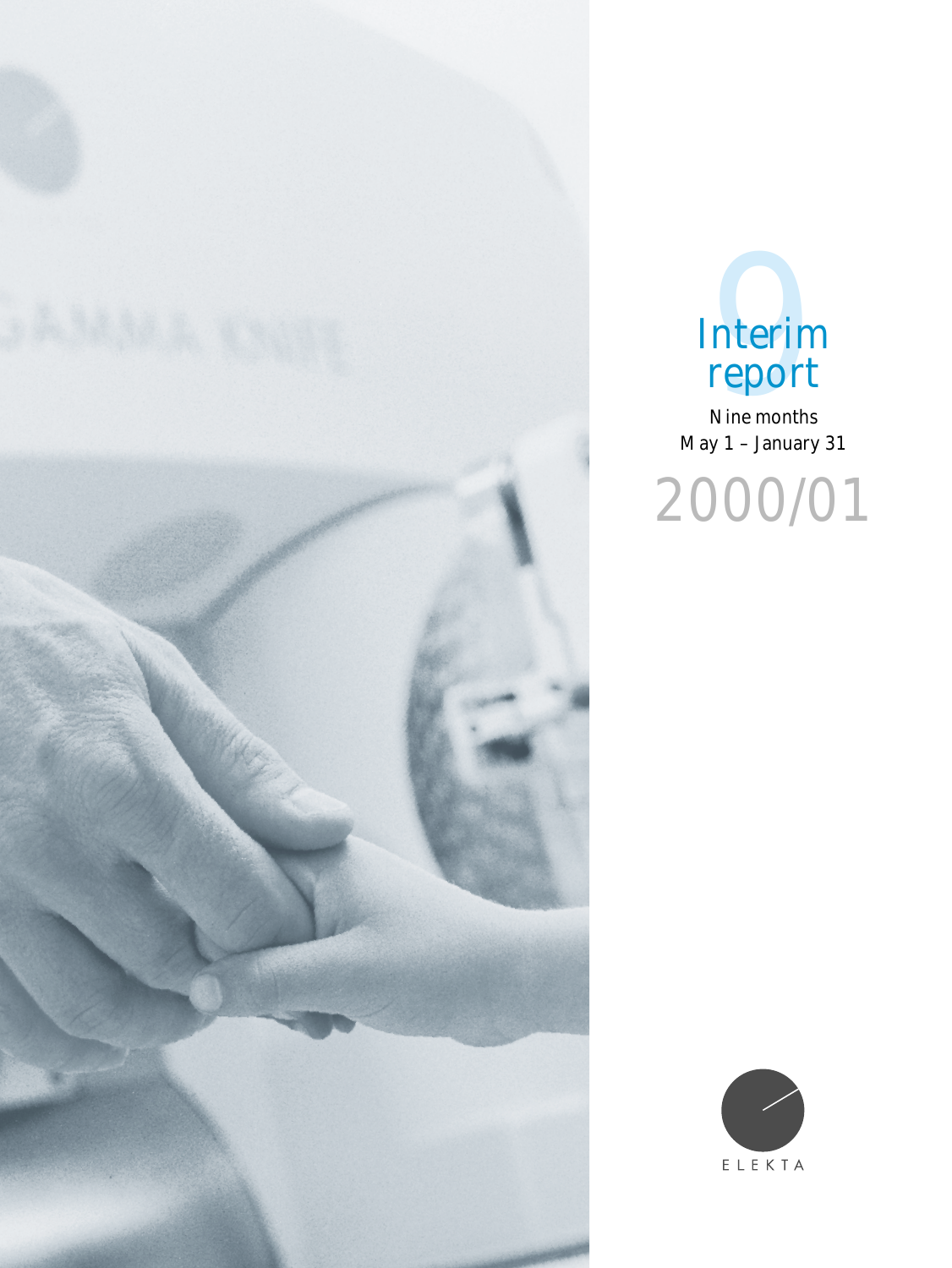# Interim report Nine months May 1 – January 31, 2000/01

- **Order bookings increased 46 percent to SEK 1,566 M (1,076).**
- **Net sales amounted to SEK 1,452 M (1,248).**
- **Profit before taxes amounted to SEK 7 M (loss: 56), an improvement of SEK 63 M.**
- **Cash flow was positive and amounted to SEK 50 M (neg: 37).**
- **Net debt was reduced to SEK 23 M.**

Elekta is a world-leading supplier of innovative clinical solutions for precision radiation treatment of cancer and minimally invasive neurosurgical treatment of brain diseases, such as tumors and cardiovascular disorders as well as Parkinson's disease and epilepsy.

#### **ORDER BOOKINGS AND ORDER BACKLOG**

Group order bookings, adjusted for the divestment of IGS operations in November 1999, amounted to SEK 1,566 M (1,076), up 46 percent. Neurosurgical products accounted for SEK 453 M (348) of order bookings and oncology products for SEK 1,113 M (728). Order bookings in the third quarter amounted to SEK 571 M (397), an increase of 44 percent.

Order bookings in the European market continued to develop favorably in the third quarter with preserved margins. The strong development is attributable mainly to the fact that in a number of European countries, particularly in Great Britain, there is a strong expansion and modernization under way in oncology care. During the year, Elekta has been highly successful in these negotiations and strengthened its leading role on the European market. Elekta's order bookings in *Europe, the Middle East and Africa* rose 104 percent to SEK 847 M (416).

Order bookings in *North and South America* amounted to SEK 411 M (390), an increase of 5 percent. Reorganization and strengthening of the sales and service organization have been accomplished. These measures are beginning to show effect and are expected to result in improved order bookings during the fourth quarter.

Order bookings in *Japan* were lower than in the preceding year, SEK 140 M (201), due to lower order bookings for magnetic encephalographs. Sales in Japan are predominantly neurosurgical products. Approval of Elekta's oncology products was received from the Japanese authorities.

Order bookings in *Asia* developed positively and rose 143 percent to SEK 168 M (69). The health-care markets in Asia are improving successively in pace with economic recovery in the region. A joint-venture company, with Elekta as the majority owner, was established in China. The company will manufacture and distribute Elekta's products in China. Part of production will be exported. Establishment of these operations strengthens Elekta's



**ORDER BOOKINGS\* PER QUARTER**



#### **NET SALES PER QUARTER AND ROLLING 12 MONTHS**

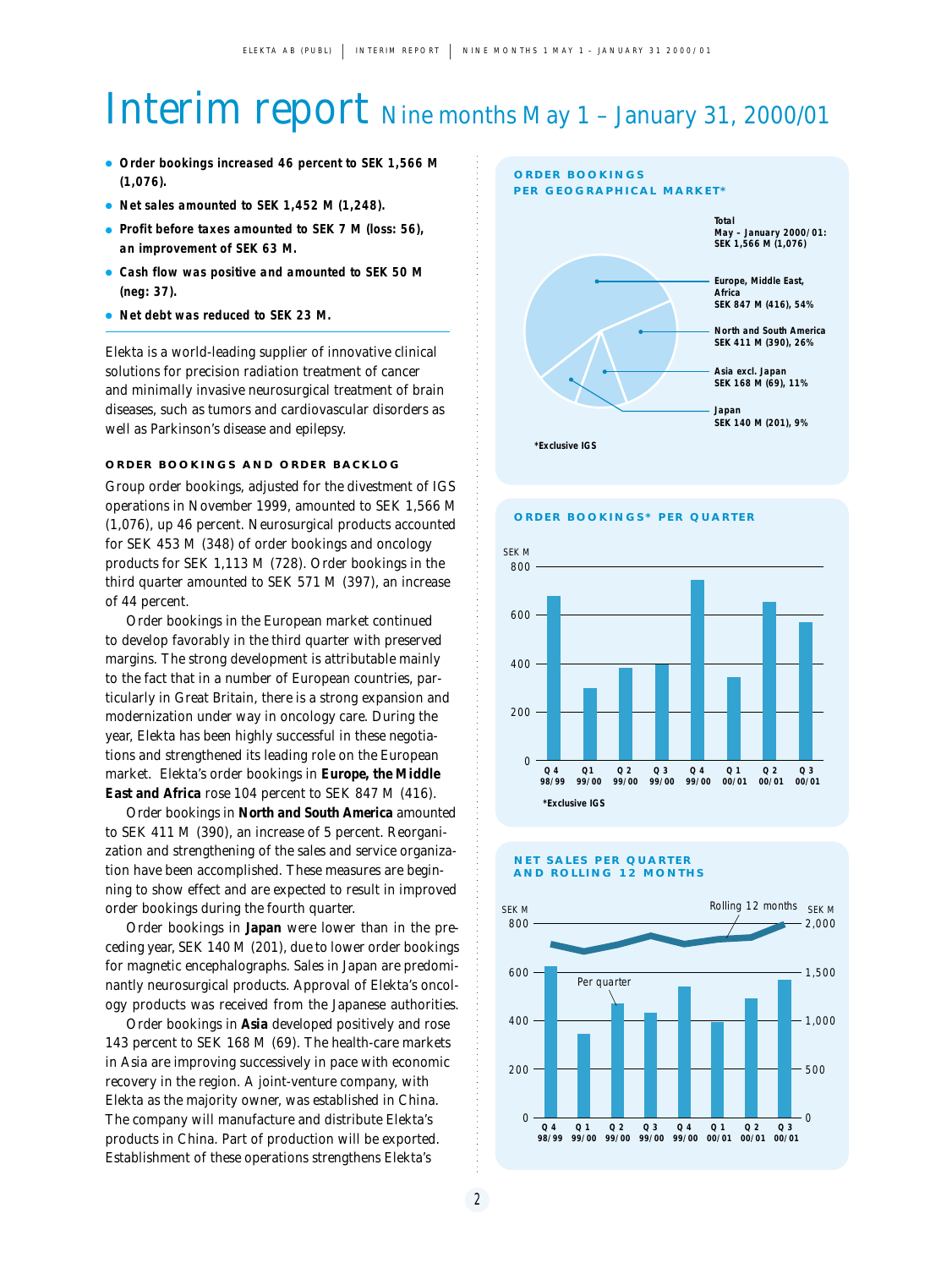market position in China and creates conditions for more cost-efficient production.

The Group's order backlog as of January 31, 2001 amounted to SEK 1,908 M, compared with SEK 1,714 M on April 30, 2000.

#### **NET SALES**

The Group's net sales rose 16 percent to SEK 1,452 M (1,248). Excluding the divested operations of IGS, sales increased by SEK 273 M, or 23 percent. Net sales of neurosurgical products rose to SEK 543 M (443), and net sales of oncology product rose to SEK 909 M (805).

Net sales of services rose 17 percent. Service includes Leksell Gamma Knife® reloading. Reloading occurs normally within 5-8 years after an installation and is more irregular over each quarter than other types of service. Excluding reloading, service increased 14 percent.

Net sales during the third quarter amounted to SEK 568 M (432), of which neurosurgical products accounted for SEK 230 M (142) and oncology products for SEK 338 M (290).

#### **RESULT**

Operating profit improved to SEK 25 M (loss: SEK 26). The divested IGS operations resulted in a charge against result in the preceding year of SEK 14 M. The improvement is mainly due to higher net sales.

Operating profit for the third quarter amounted to SEK 47 M (11), an improvement of SEK 36 M. Excluding items affecting comparability, the improvement was SEK 55 M. The improvement is mainly due to higher net sales.

Strategically important investments in research and development amounted to SEK 83 M (SEK 87 M in the preceding year, excluding IGS). These investments, which are expensed as incurred, corresponded to 6 percent (7) of net sales.

Net financial expense amounted to SEK 18 M (30), of which net interest expenses accounted for SEK 23 M (43). The convertible debenture loan accounted for SEK 18 M (36) of net financial expenses. Income from participations in associated companies amounted to SEK 2 M (4), and foreign exchange differences totaled SEK 3 M (9).

The profit before taxes amounted to SEK 7 M (loss: 56). The profit after taxes was SEK 8 M (loss: 62).

Net profit per share amounted to SEK 0.28 (loss: 3.86).

#### **INVESTMENTS AND DEPRECIATION**

Investments in intangible and tangible fixed assets amounted to SEK 0 M (0) and SEK 30 M (21), respectively.

Amortization/depreciation of intangible and tangible fixed assets amounted to SEK 26 M (25), and SEK 22 M (30), respectively.



**\*Exclusive comparative distorting items**

**Q 2 99/00**

**Q 3 99/00**

**Q 4 99/00 00/01 Q 1** 

**Q 2 00/01**

**Q 3 00/01**

**Q 4 98/99**

**Q 1 99/00**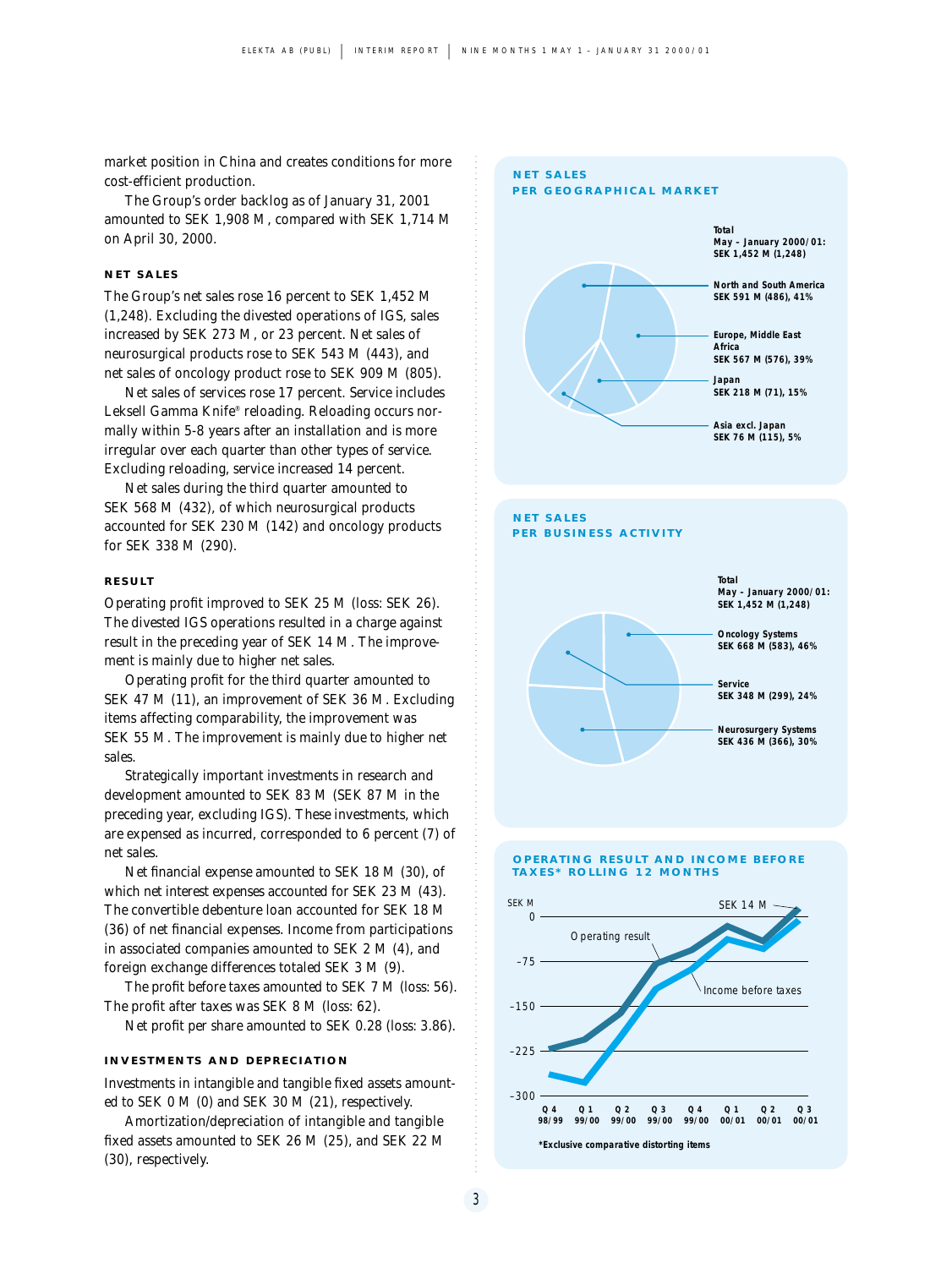#### **LIQUIDITY AND FINANCIAL POSITION**

As of January 31, 2001, the Group's liquid assets amounted to SEK 304 M, compared with SEK 249 M as of April 30, 2000.

Cash flow before investments was positive SEK 73 M (neg: 104), as a result of positive earnings and decreases in working capital. Cash flow after investments and divestments was a positive SEK 50 M (neg: 37).

Net debt, defined as interest-bearing liabilities less liquid assets, amounted to SEK 23 M as of January 31, 2001, compared with SEK 80 M as of April 30, 2000. The net debt includes a convertible debenture loan of SEK 224 M. Liquid assets plus overdraft facilities granted but not utilized amounted at January 31, 2001 to SEK 312 M, compared with SEK 283 M as of April 30, 2000. Bank balances included SEK 166 M (April 30, 2000: 119) that was pledged mainly to guarantee advances received from customers.

Outstanding convertible debenture loans in a nominal amount of SEK 233 M shall, if conversion does not occur prior to June 30, 2001, be refinanced not later than December 31, 2001. The conversion price is SEK 60.20. Full conversion results in 3,875,139 new B shares, corresponding to 12 percent of capital.

Shareholders' equity, as a result of the profit in the period of SEK 8 M and translation differences of SEK 14 M, increased from SEK 576 M at April 30, 2000 to SEK 598 M at January 31, 2001.

The debt/equity ratio declined from a multiple of 0.14 as of April 30, 2000 to 0.04 as of January 31, 2001. The equity/assets ratio was 33 percent, an improvement of two percentage points compared with April 30, 2000.

#### **EMPLOYEES**

The average number of employees in the Group was 790 (801). The number of employees at the close of the period was 824, compared with 796 as of April 30, 2000.

The Annual General Meeting on September 29, 2000 resolved to assume a debenture loan in the nominal amount of SEK 100,000 through the issue of debentures with not more than 1,100,000 detachable warrants for new subscription of Series B shares in Elekta AB (publ).

#### **PARENT COMPANY**

Parent Company operations comprise Group management, joint Group functions and financial management. Parent Company result before taxes was a loss of SEK 25 M (loss: 2). The figure for the preceding year

| <b>Key Figures</b>                   | 9 months<br>May - Jan<br>1999/2000 | 12 months<br>May - April<br>1999/2000 | 3 months<br>May - July<br>2000/01 | 6 months<br>May - Oct<br>2000/01 | 9 months<br>May - Jan<br>2000/01 |
|--------------------------------------|------------------------------------|---------------------------------------|-----------------------------------|----------------------------------|----------------------------------|
| Net sales, SEK M                     | 1,248                              | 1.789                                 | 394                               | 884                              | 1452                             |
| Items affecting comparability, SEK M | 19                                 | 19                                    |                                   |                                  |                                  |
| Operating loss, SEK M                | $-26$                              | $-37$                                 | $-17$                             | $-22$                            | 25                               |
| Operating margin, %                  | $-2$                               | $-2$                                  | $-4$                              | $-2$                             | $\overline{2}$                   |
| Profit margin, %                     | $-4$                               | $-4$                                  | $-5$                              | $-3$                             | $\Omega$                         |
| Shareholders' equity, SEK M          | 396                                | 576                                   | 557                               | 574                              | 598                              |
| Capital employed, SEK M              | 927                                | 905                                   | 887                               | 935                              | 934                              |
| Net debt, SEK M                      | 361                                | 80                                    | 70                                | 103                              | 23                               |
| Equity/assets ratio, %               | 21                                 | 31                                    | 31                                | 32                               | 33                               |
| Net debt/equity ratio, times         | 0.91                               | 0.14                                  | 0.13                              | 0.18                             | 0.04                             |
| Return on shareholders' equity, % 1) | $-47$                              | $-22$                                 | $-6$                              | $-9$                             | $-1$                             |
| Return on capital employed, % 1)     | $-9$                               | $-3$                                  | 4                                 | $\overline{2}$                   | $\overline{4}$                   |

| Per share data                      | Q <sub>3</sub><br>2000/01 | Q <sub>3</sub><br>1999/2000 | 9 months<br>2000/01 | 9 months<br>1999/2000 | Full year<br>1999/2000 |
|-------------------------------------|---------------------------|-----------------------------|---------------------|-----------------------|------------------------|
| Net income, SEK                     | 1.17                      | 0.22                        | 0.28                | $-3.86$               | $-4.24$                |
| Shareholders' equity, SEK           |                           |                             | 21.47               | 18.84                 | 20.68                  |
| Average number of shares, (000s)    | 27.854                    | 17.573                      | 27.854              | 15,829                | 18.263                 |
| Number of shares at closing, (000s) |                           |                             | 27.854              | 20.995                | 27.854                 |

1) Based on rolling 12 months.

Potential ordinary shares from convertible debentures and warrants will not dilute the per share data.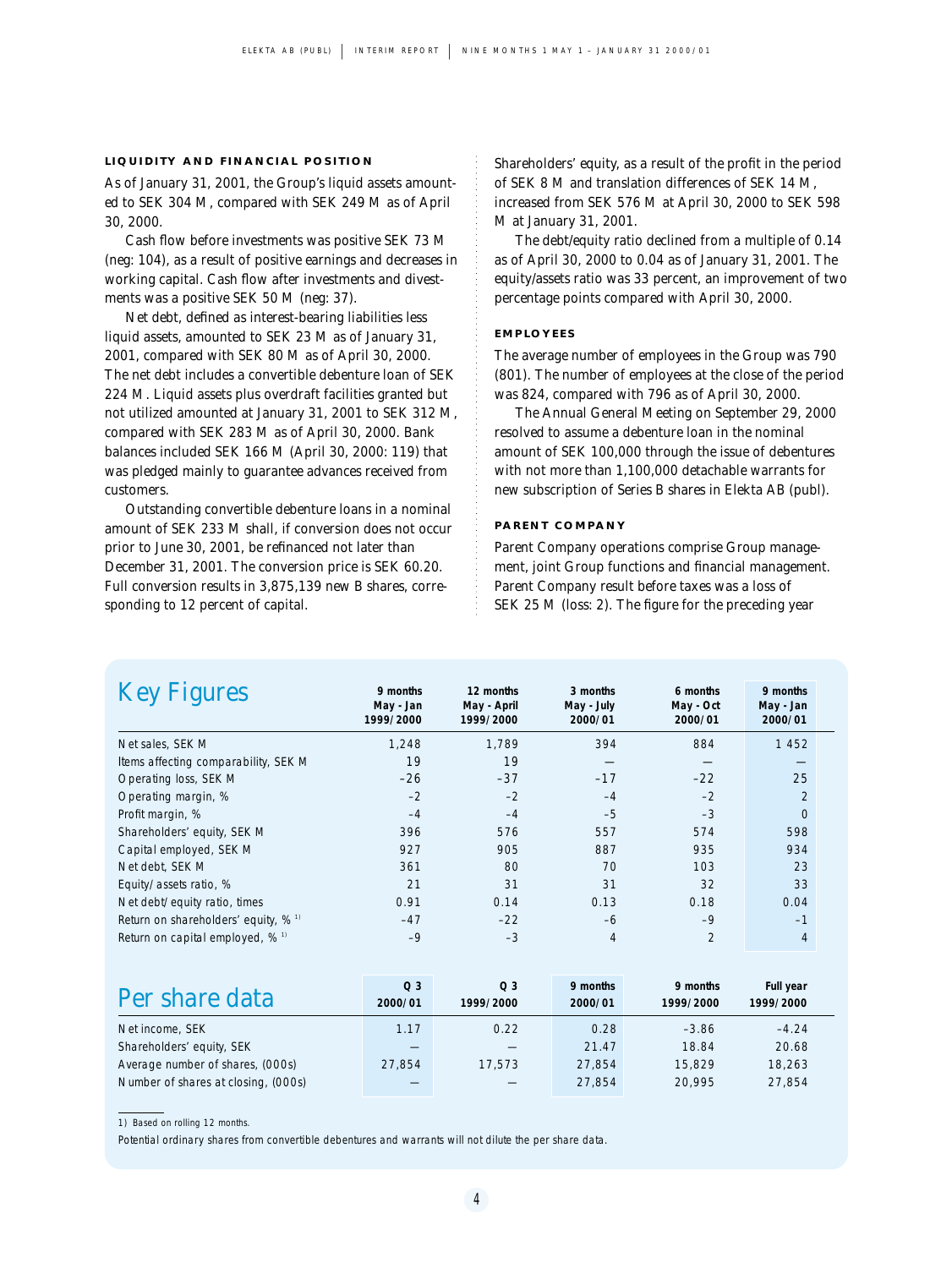included gain on the divestment of the IGS operations. The average number of employees was 13 (14).

#### **THIS YEAR'S RESULT**

The restructuring of Group operations has been completed, and Elekta is now focusing on creating growth with continuing stringent cost control. As announced earlier, these efforts are expected to generate satisfactory profitability for the last quarter.

#### **FINANCIAL INFORMATION**

The year-end report will be issued on June 19, 2001.

STOCKHOLM, MARCH 23, 2001

ELEKTA AB (PUBL) Julie

### *This interim report is unaudited.*

| <b>Income Statement</b><br><b>SEK M</b>   | 3 months<br>Nov - Jan<br>2000/01 | 3 months<br>Nov - Jan<br>1999/2000 | 9 months<br>May - Jan<br>2000/01 | 9 months<br>May - Jan<br>1999/2000 | 12 months<br>Feb - Jan<br>2000/01 | 12 months<br>May - April<br>1999/2000 |
|-------------------------------------------|----------------------------------|------------------------------------|----------------------------------|------------------------------------|-----------------------------------|---------------------------------------|
| Net sales                                 | 568                              | 432                                | 1,452                            | 1,248                              | 1.993                             | 1,789                                 |
| Operating expenses                        | $-493$                           | $-415$                             | $-1,344$                         | $-1,196$                           | $-1,864$                          | $-1,716$                              |
| R&D expenses                              | $-28$                            | $-25$                              | $-83$                            | $-97$                              | $-115$                            | $-129$                                |
| Items affecting comparability             |                                  | 19                                 |                                  | 19                                 |                                   | 19                                    |
| <b>Operating result</b>                   | 47                               | 11                                 | 25                               | $-26$                              | 14                                | $-37$                                 |
| Financial net                             | $-16$                            | $-9$                               | $-18$                            | $-30$                              | $-20$                             | $-32$                                 |
| Income before taxes                       | 31                               | $\overline{2}$                     | $\overline{7}$                   | $-56$                              | $-6$                              | $-69$                                 |
| Taxes                                     | $\overline{2}$                   | $-3$                               | $\mathbf{O}$                     | $-6$                               | $-2$                              | $-8$                                  |
| Minority                                  | $\Omega$                         | $\overline{0}$                     | $\mathbf{1}$                     |                                    | 1                                 |                                       |
| Net income                                | 33                               | $-1$                               | 8                                | $-62$                              | $-7$                              | $-77$                                 |
| Net income per share                      | 1.17                             | 0.22                               | 0.28                             | $-3.86$                            | $-0.10$                           | $-4.24$                               |
| <b>Cash Flow</b>                          |                                  |                                    |                                  |                                    |                                   |                                       |
| Operating cash flow                       | 44                               | $\overline{2}$                     | 57                               | $-14$                              | 64                                | $-7$                                  |
| Change in working capital                 | 36                               | $-150$                             | 16                               | $-90$                              | 124                               | 18                                    |
| Cash flow before investments              | 80                               | $-148$                             | 73                               | $-104$                             | 188                               | 11                                    |
| Investments and disposals                 | $-1$                             | 81                                 | $-23$                            | 67                                 | $-59$                             | 31                                    |
| Cash flow after investments and disposals | 79                               | $-67$                              | 50                               | $-37$                              | 129                               | 42                                    |

## **Balance Sheet Jan. 31, Jan. 31, Jan. 31, Jan. 31, Jan. 31, April 30**

 $\blacksquare$ 

|                                                        | Jall. J I, | Jall. JI, | $A$ pili 30, |
|--------------------------------------------------------|------------|-----------|--------------|
| <b>SEK M</b>                                           | 2001       | 2000      | 2000         |
| Intangible fixed assets                                | 412        | 449       | 437          |
| Tangible fixed assets                                  | 90         | 62        | 81           |
| Financial fixed assets                                 | 15         | 14        | 17           |
| Inventories                                            | 256        | 307       | 255          |
| Other current assets                                   | 751        | 840       | 797          |
| Liquid assets                                          | 304        | 170       | 249          |
| <b>Total assets</b>                                    | 1,828      | 1,842     | 1,836        |
| Shareholders' equity                                   | 598        | 396       | 576          |
| Minority                                               | 9          |           |              |
| Provisions                                             | 76         | 105       | 79           |
| Convertible debenture loan                             | 224        | 427       | 216          |
| Other interest-bearing liabilities                     | 103        | 104       | 113          |
| Interest-free liabilities                              | 818        | 810       | 852          |
| Total shareholders' equity, provisions and liabilities | 1,828      | 1,842     | 1,836        |

**LAURENT LEKSELL President**